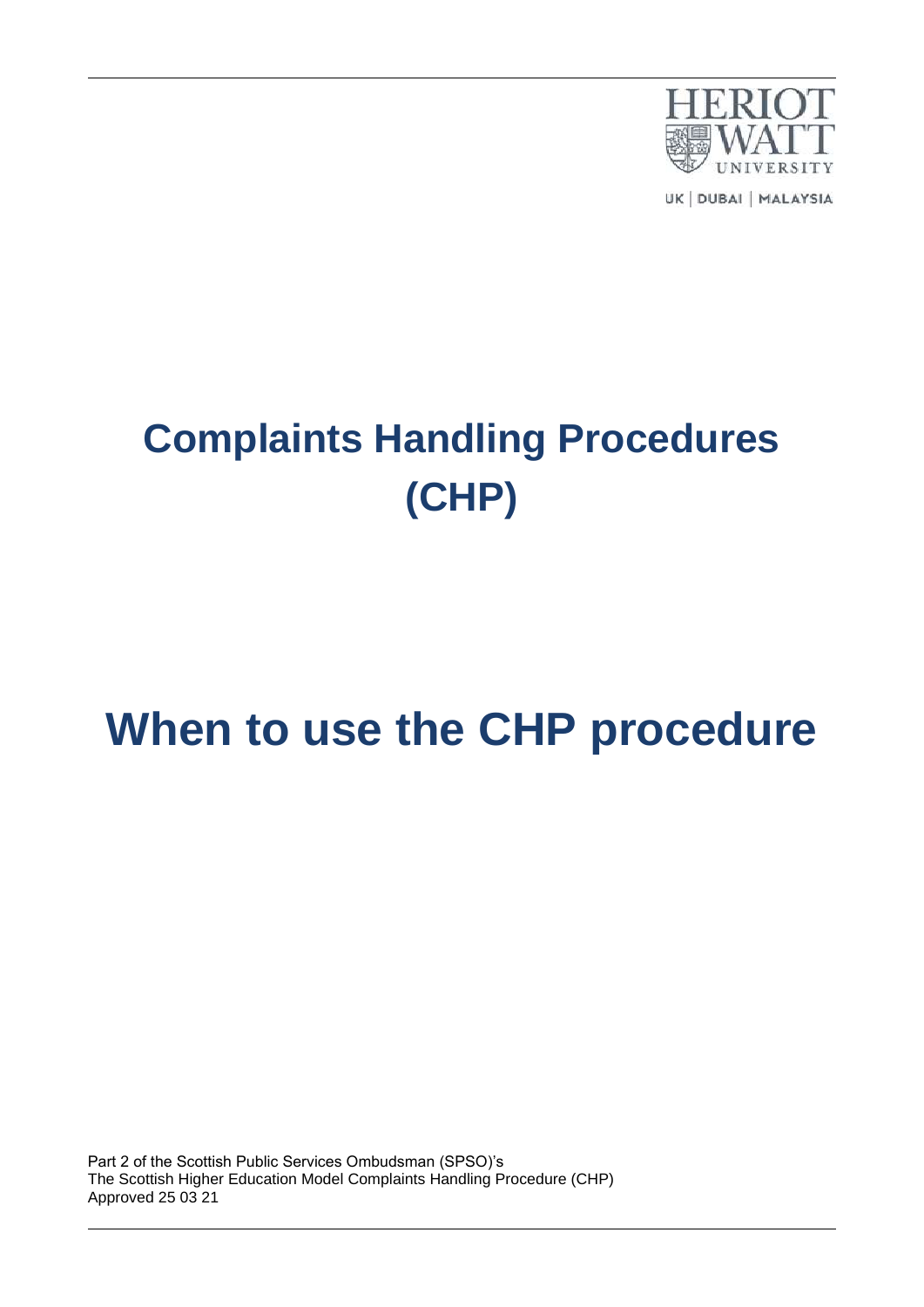## **Contents**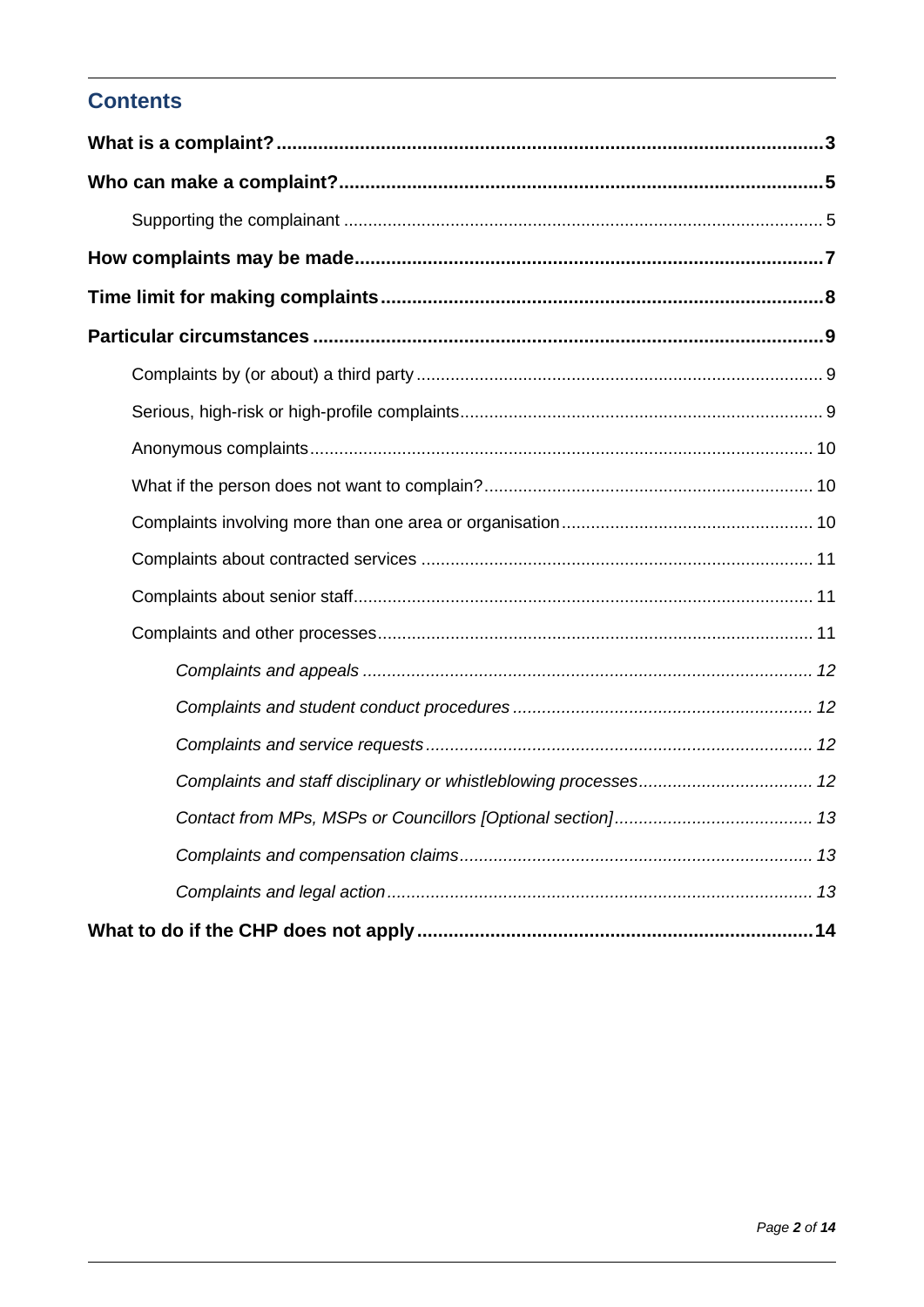### <span id="page-2-0"></span>**What is a complaint?**

- 1. Heriot-Watt University's definition of a complaint is: 'an expression of dissatisfaction by one or more our students, service users or members of the public about the University's action or lack of action, or about the standard of service provided by or on behalf of the University.'
- 2. For clarity, where an employee also receives a service from Heriot-Watt University as a member of the public, they may complain about that service.
- 3. A complaint may relate to the following, but is not restricted to this list:
	- failure or refusal to provide a service;
	- inadequate quality or standard of service, or an unreasonable delay in providing a service;
	- the quality of facilities or learning resources;
	- dissatisfaction with one of our policies or its impact on the individual (although it is recognised that policy is set at the discretion of the institution);
	- failure to properly apply law, procedure or quidance when delivering services:
	- failure to follow the appropriate administrative process;
	- conduct, treatment by or attitude of a member of staff or contractor (**except** where there are arrangements in place for the contractor to handle the complaint themselves: see **Complaints about contracted services**); or,
	- disagreement with a decision, (**except** where there is a statutory procedure for challenging that decision, or an established appeals process followed throughout the sector).
- 4. A complaint **is not**:
	- a request for information or an explanation of policy or practice;
	- a response to an invitation to provide feedback through a formal mechanism such as a questionnaire or committee membership;
	- a concern about student conduct (see **Complaints and student conduct procedures**);
	- a routine first-time request for a service (see **Complaints and service requests**);
	- a request for compensation only (see **Complaints and compensation claims**);
	- an insurance claim:
	- issues that are in court or have already been heard by a court or a tribunal (see **Complaints and legal action**);
	- disagreement with a decision where there is a statutory procedure for challenging that decision (such as for freedom of information and subject access requests), or an established appeals process followed throughout the sector (such as an appeal about an academic decision on assessment or admission - see **Complaints and appeals**);
	- a request for information under the Data Protection or Freedom of Information (Scotland) Acts, or the Environmental Information Regulations:
	- a grievance by a staff member or a grievance relating to employment or staff recruitment;
	- a concern raised internally by a member of staff (which was not about a service they received, such as a whistleblowing concern);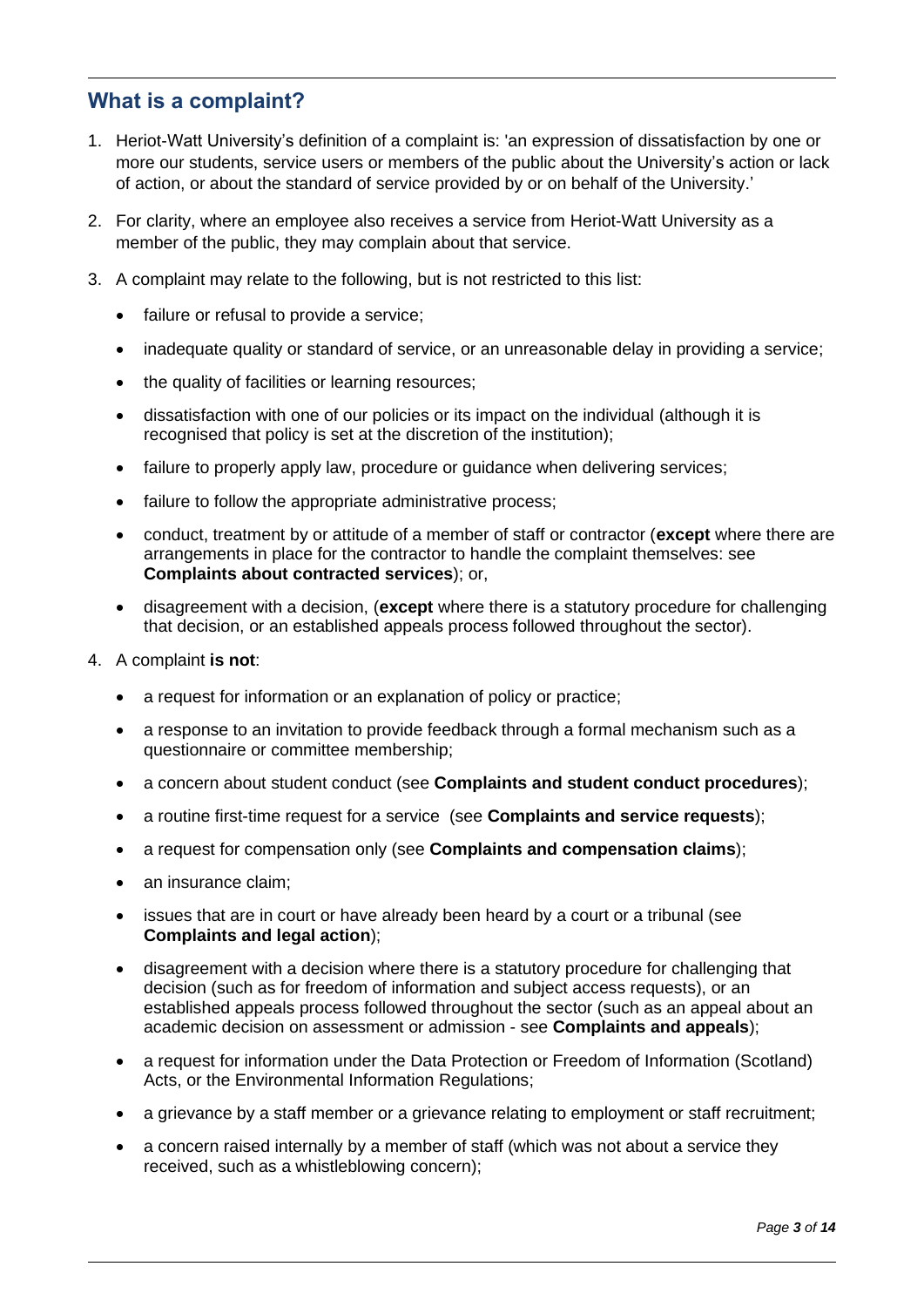- concerns about services outwith the institution's delegated responsibilities (e.g. conference and accommodation services to commercial clients);
- a concern about a child or an adult's safety;
- an attempt to reopen a previously concluded complaint or to have a complaint reconsidered where we have already given our final decision;
- abuse or unsubstantiated allegations about our institution or staff where such actions would be covered by our *Complaints' Unacceptable Actions Procedures* or *[Respect Agenda](https://heriotwatt.sharepoint.com/sites/LivingOurHWUValues/SitePages/RESPECT.aspx)*, respectively*;* or,
- a concern about the actions or service of a different organisation, where we have no involvement in the issue (**except** where the other organisation is delivering services on our behalf: see **Complaints about contracted services**).
- 5. We will not treat these issues as complaints, and will instead direct people to use the appropriate procedures. Some situations can involve a combination of issues, where some are complaints and others are not, and each situation should be assessed on a case-by-case basis.
- 6. If a matter is not a complaint, or not suitable to be handled under the CHP, we will explain this to the complainant, and tell them what (if any) action we will take, and why. See **What if the CHP does not apply.**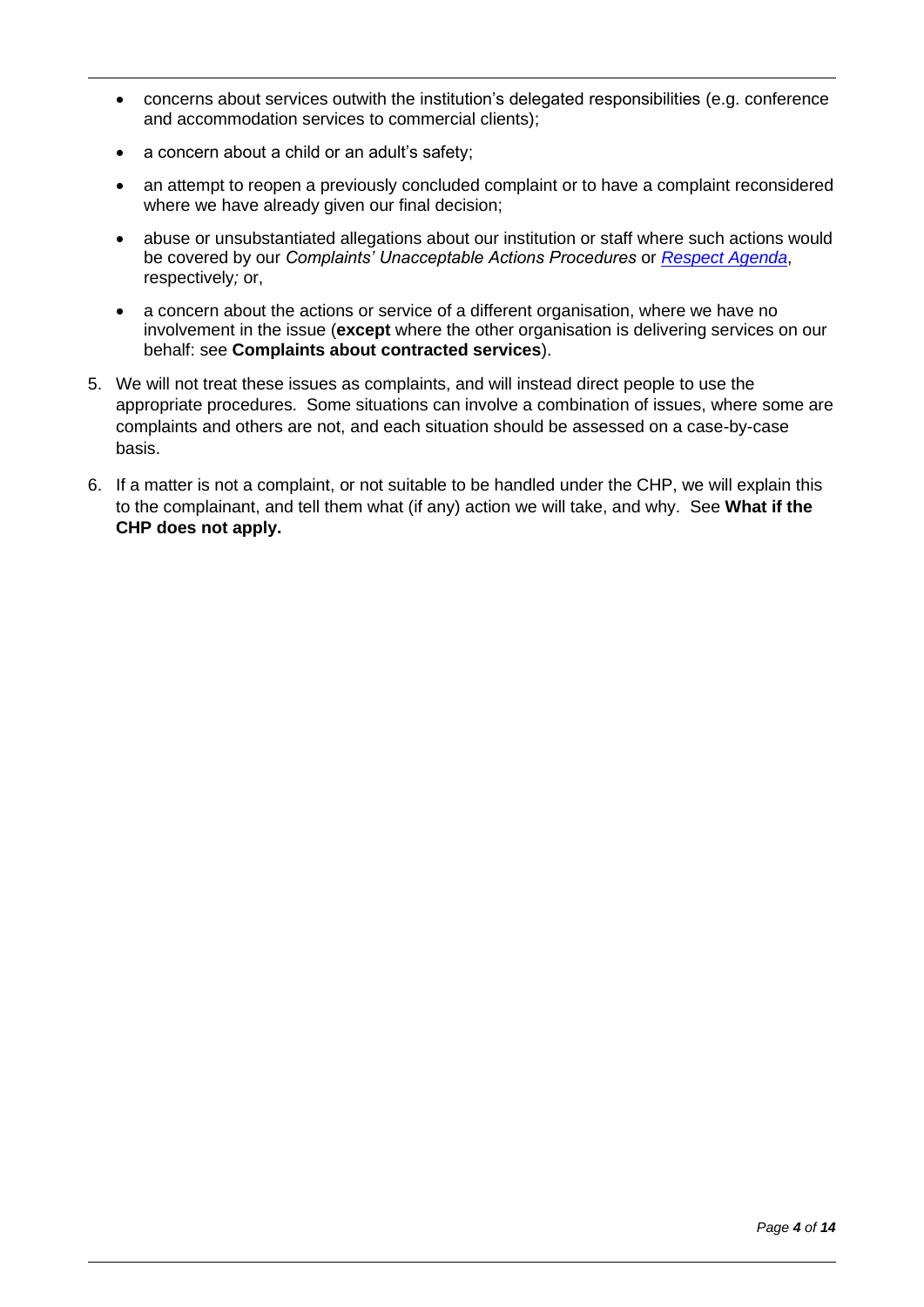### <span id="page-4-0"></span>**Who can make a complaint?**

- 7. Anyone who receives, requests, or is affected by our services can make a complaint.
- 8. This includes, although is not limited to:
	- a student's experience during their time at the institution (all referred to as 'students' through the remainder of this document);
	- members of the public, where they have a complaint about matters which are (or which were at the time the issue arose) the responsibility of the institution; and
	- members of the public who are applying for admission to the institution and whose complaint does not relate to academic judgement.
- 9. The basic processes for investigating complaints are the same for students, members of the public and applicants to the institution – however appeals/complaints regarding a decision not to admit an applicant will be dealt with through admissions procedures.
- 10. We also accept complaints from the representative of a person who is dissatisfied with our service. See **Complaints by (or about) a third party**.

### <span id="page-4-1"></span>**Supporting the complainant**

- 11. Everyone has the right to equal access to our complaints procedure. It is important to recognise the barriers that some people may face complaining. These may be physical, sensory, communication or language barriers, but can also include their anxieties and concerns. Complainants may need support to overcome these barriers.
- 12. For students we understand that your physical, emotional and spiritual wellbeing are important in helping you to make the most out of your time at the University. On our student health [and well-being](https://www.hw.ac.uk/uk/students/health-wellbeing.htm) pages you will find information and advice on a range of health and wellbeing issues, details of the services we provide, and our health and safety procedures.
- 13. For members of the public please send all requests for support and reasonable adjustments to the University Complaints Office [\(complaints@hw.ac.uk\)](mailto:complaints@hw.ac.uk), who will endeavour to meet your needs, where possible.
- 14. We have legal duties to make our complaints service accessible under equalities and mental health legislation, For example:
	- the Equality Act (Scotland) 2010 this gives people with a protected characteristic the right to reasonable adjustments to access our services (such as large print or BSL translations of information);
	- the [Mental Health \(Scotland \) Act 2015;](https://www.legislation.gov.uk/asp/2015/9/pdfs/asp_20150009_en.pdf) and,
	- the [BSL \(Scotland\) Act 2015.](http://bslscotlandact2015.scot/)

15. Examples of how we will meet our legal duties are:

• ensuring students who have disclosed a disability or displaying evidence of having a disability are assessed as individuals and appropriate support is provided. This includes advice and practical support as well as counselling and emotional support;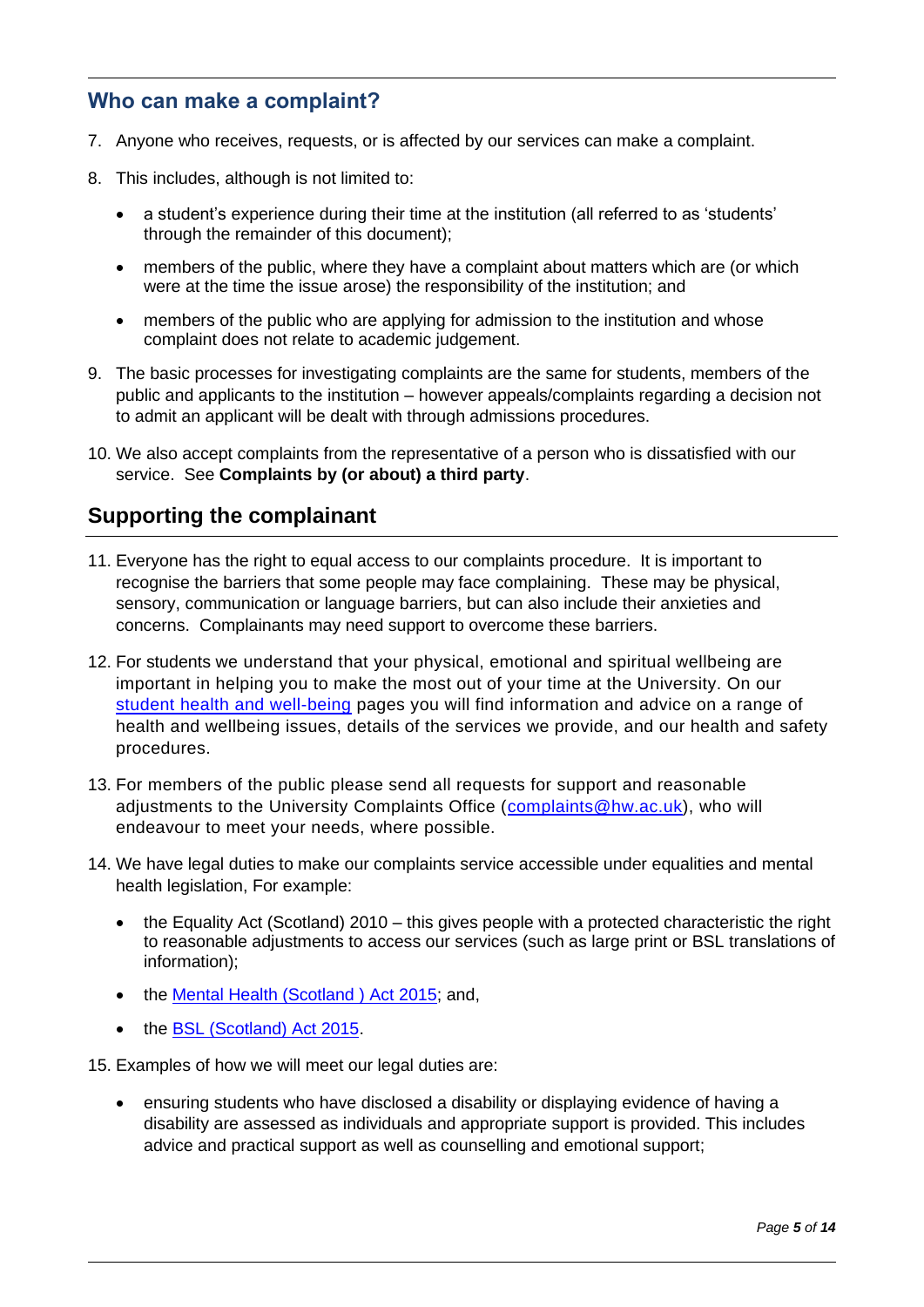- ensuring all students are also supported by external professionals including social workers, statutory healthcare professionals and third sector support workers, as appropriate, who all work within the same legislative framework above;
- maintaining a local BSL plan detailing what action we will take in support of the BSL (Scotland) Act 2015;
- taking guidance from the [2011 Scottish Strategy for Autism;](https://www.gov.scot/binaries/content/documents/govscot/publications/strategy-plan/2011/11/scottish-strategy-autism/documents/0122373-pdf/0122373-pdf/govscot%3Adocument/0122373.pdf)
- proactively checking whether members of the public who contact us require additional support to access our services; and,
- providing interpretation and/or translation services for British Sign Language users.
- 16. In addition to our legal duties, we will seek to ensure that we support vulnerable groups in accessing our complaints procedure. Actions that we may take include:
	- helping vulnerable people identify when they might wish to make a complaint (for example, by training frontline staff who provide services to vulnerable groups);
	- helping complainants access independent support or advocacy to help them understand their rights and communicate their complaints (for example, through the [Scottish](https://www.siaa.org.uk/)  [Independent Advocacy Alliance](https://www.siaa.org.uk/) or [Citizen's Advice Scotland\)](https://www.citizensadvice.org.uk/scotland/); and,
	- providing a neutral point of contact for complaints (where the relationship between complainants and frontline staff is significant and ongoing).
- 17. These lists are not exhaustive, and we must always take into account our commitment and responsibilities to equality and accessibility.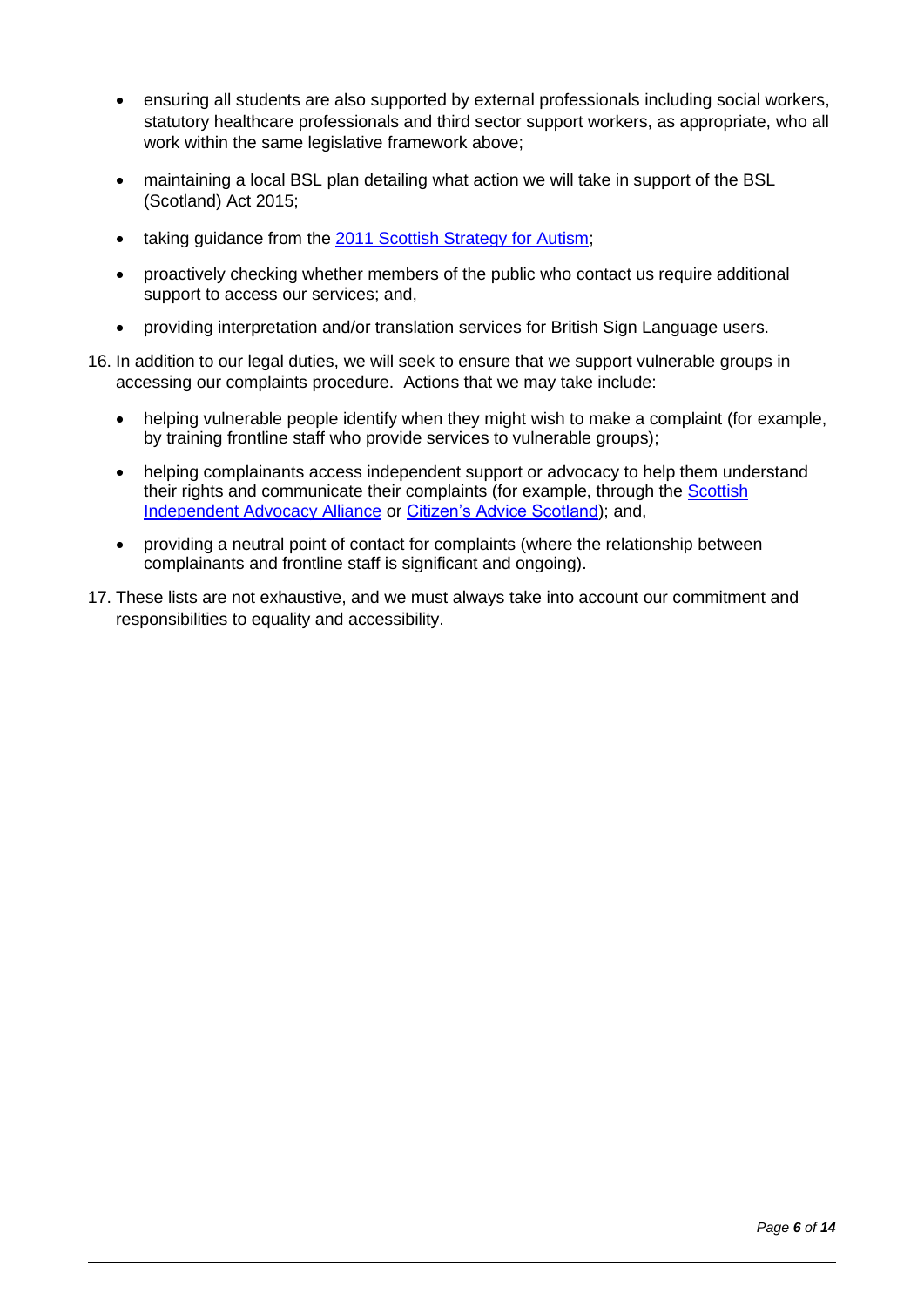#### <span id="page-6-0"></span>**How complaints may be made**

- 18. Complaints may be made verbally or in writing, including face-to-face, by phone, letter or email.
- 19. Where a complaint is made **verbally**, we will make a record of the key points of complaint raised. Where it is clear that a complex complaint will be immediately considered at stage 2 (investigation), it may be helpful to complete a complaint form or email our Complaints Office [\(complaints@hw.ac.uk\)](mailto:complaints@hw.ac.uk) with the complainant's input to ensure full details of the complaint are documented. However, there is no requirement for the person to complete a complaint form, and it is important that the completion of a complaint form does not present a barrier to people complaining.
- 20. Complaint issues may also be raised on **digital platforms** (including **social media**).
- 21. Where a complaint issue is raised via a digital channel managed and controlled by Heriot-Watt University (for example an official Twitter address or Facebook page), we will explain that we do not take complaints on social media, but we will tell the person how they can complain.
- 22. We may also become aware that an issue has been raised via a digital channel not controlled or managed by us (for example a YouTube video or post on a private Facebook group). In such cases we **may** respond, where we consider it appropriate, by telling the person how they can complain.
- 23. We must always be mindful of our data protection obligations when responding to issues online or in a public forum. See **Part 1: Maintaining confidentiality and data protection**.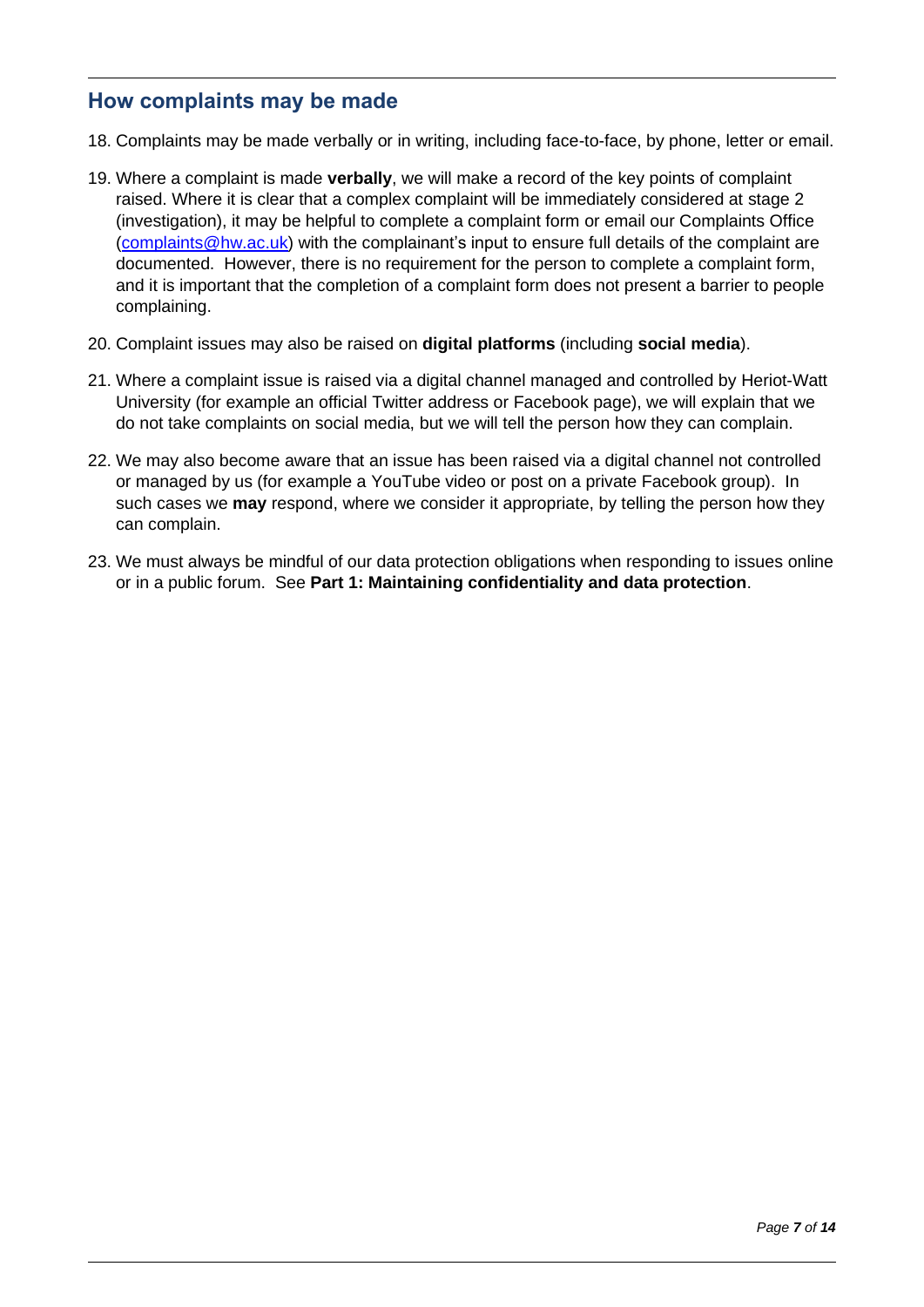## <span id="page-7-0"></span>**Time limit for making complaints**

- 24. The complainant must raise their complaint within six months of when they first knew of the problem, unless there are special circumstances for considering complaints beyond this time (for example, where a person was not able to complain due to serious illness or recent bereavement).
- 25. Where a complainant has received a stage 1 response, and wishes to escalate to stage 2, unless there are special circumstances they must request this either:
	- within six months of when they first knew of the problem; or
	- within two months of receiving their stage 1 response (if this is later).
- 26. We will apply these time limits with discretion, taking into account the seriousness of the issue, the availability of relevant records and staff involved, how long ago the events occurred, and the likelihood that an investigation will lead to a practical benefit for the complainant or useful learning for the institution.
- 27. We will also take account of the time limit within which a member of the public can ask the SPSO to consider complaints (normally one year). The SPSO have discretion to waive this time limit in special circumstances (and may consider doing so in cases where we have waived our own time limit).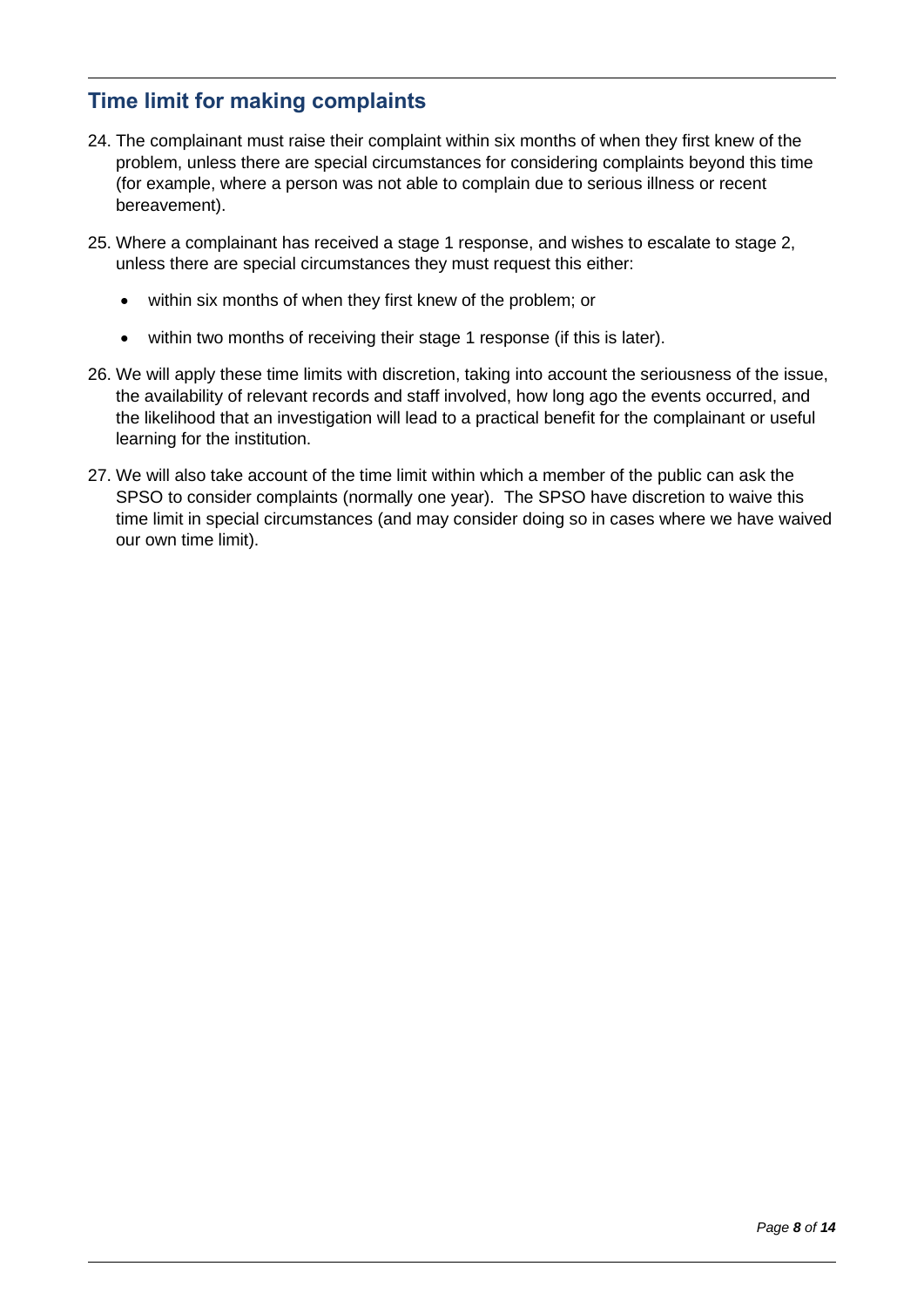## <span id="page-8-0"></span>**Particular circumstances**

### <span id="page-8-1"></span>**Complaints by (or about) a third party**

- 28. Sometimes a complainant may be unable or reluctant to make a complaint on their own. We will accept complaints from third parties, which may include relatives, friends, advocates and advisers. Where a complaint is made on behalf of a complainant, we must ensure that the complainant has authorised the person to act on their behalf. It is good practice to ensure the complainant understands their personal information will be shared as part of the complaints handling process (particularly where this includes sensitive personal information). This can include complaints brought by parents on behalf of their child, if the child is considered to have capacity to make decisions for themselves.
- 29. In accordance with the requirements of the SPSO, and in support of those who are unable or reluctant to raise complaints themselves, Heriot-Watt University will accept complaints raised by third parties acting as representatives as long as the individual(s) affected have given their personal consent under the requirements of the UK Data Protection Act (2018) providing clear written authority for the third party to act on their behalf. The consent must be voluntary and the complainant should seek to copy the third party into the authorisation notification. No third party will be told more about the investigation than is strictly necessary in order to obtain the information required from them. If we consider it is appropriate we can take verbal consent direct from the complainant to deal with a third party and we will send them a confirmatory email or letter. The complainant can withdraw their consent at any time without detriment to their interests.
- 30. In certain circumstances, a person may raise a complaint involving another person's personal data, without receiving consent. The complaint should still be investigated where possible, but the investigation and response may be limited by considerations of confidentiality. The person who submitted the complaint should be made aware of these limitations and the effect this will have on the scope of the response.
- 31. See also **Part 1: Maintaining confidentiality and data protection.**

### <span id="page-8-2"></span>**Serious, high-risk or high-profile complaints**

- 32. We will take particular care to identify complaints that might be considered serious, high-risk or high-profile, as these may require particular action or raise critical issues that need senior management's direct input. Serious, high-risk or high-profile complaints should normally be handled immediately at stage 2 (see **Part 3: Stage 2: Investigation**).
- 33. We define potential high-risk or high-profile complaints as those that may:
	- involve a death or terminal illness
	- involve serious service failure, for example major delays in service provision or repeated failures to provide a service
	- generate significant and on-going press interest
	- pose a serious operational risk to the Institution; or
	- present issues of a highly sensitive nature.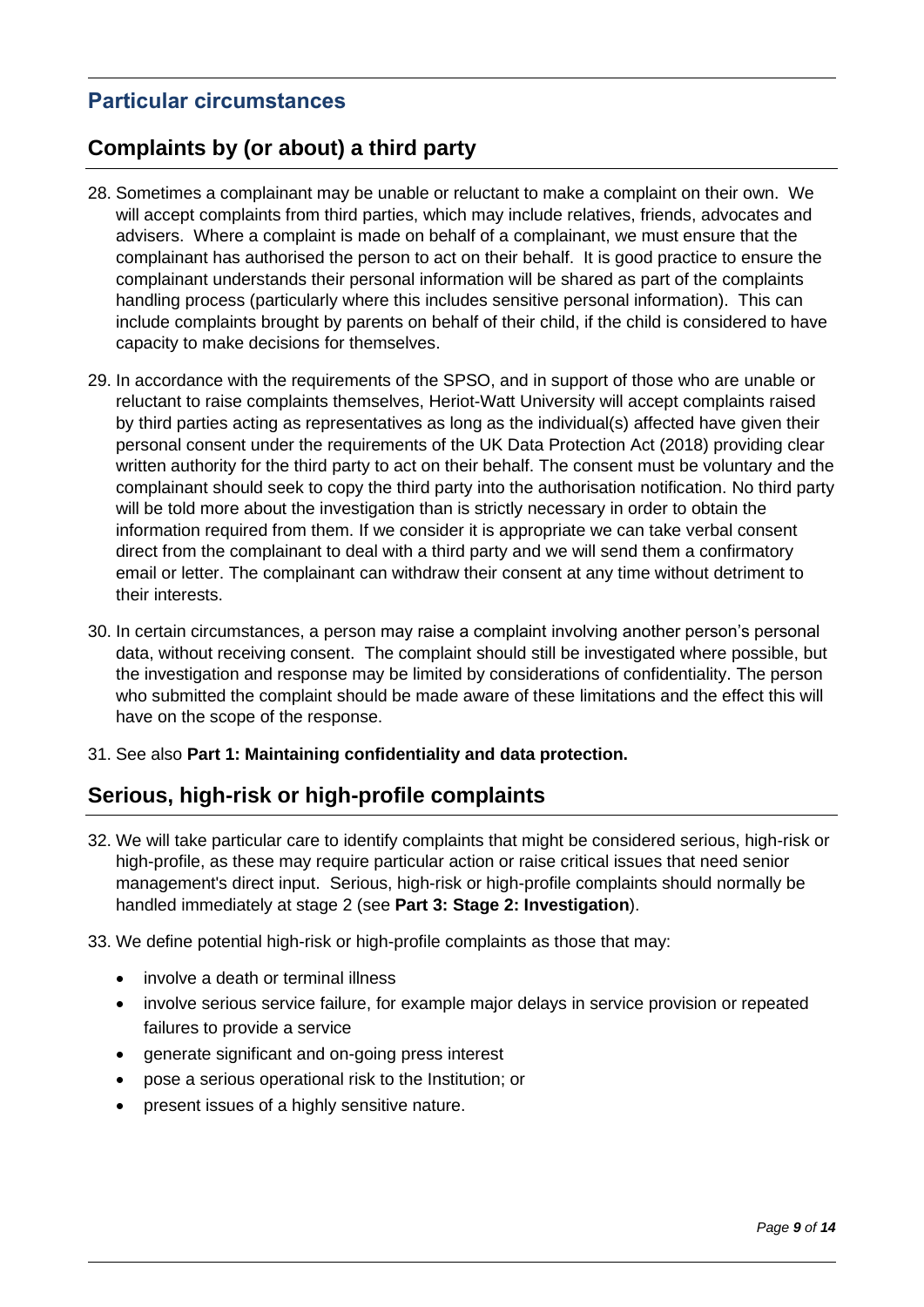### <span id="page-9-0"></span>**Anonymous complaints**

- 34. We value all complaints, including anonymous complaints, and will take action to consider them further wherever this is appropriate. Generally, we will consider anonymous complaints if there is enough information in the complaint to enable us to make further enquiries. Any decision not to pursue an anonymous complaint will be determined, in the first instance by the Senior Complaints Officer, in conjunction the Head of Policy and Governance. Where deemed appropriate, the Director of Governance and Legal Services may be consulted for approval.
- 35. If we pursue an anonymous complaint further, we will record it as an anonymous complaint together with any learning from the complaint and action taken.
- 36. If an anonymous complainant makes serious allegations, these should be dealt with in a timely manner under relevant procedures. This may not be the complaints procedure and could instead be relevant child protection, adult protection or disciplinary procedures.

### <span id="page-9-1"></span>**What if the person does not want to complain?**

- 37. If someone has expressed dissatisfaction in line with our definition of a complaint but does not want to complain, we will explain that complaints offer us the opportunity to improve services where things have gone wrong. We will encourage them to submit their complaint and allow us to handle it through the CHP. This will ensure they are updated on the action taken and get a response to their complaint.
- 38. If the person insists they do not wish to complain, we are not required to progress the complaint under this procedure. However, we should record the complaint as an anonymous complaint (including minimal information about the complaint, without any identifying information) to enable us to track trends and themes in complaints. Where the complaint is serious, or there is evidence of a problem with our services, we should also look into the matter to remedy this (and record any outcome).

### <span id="page-9-2"></span>**Complaints involving more than one area or organisation**

- 39. If a complaint relates to the actions of two or more Primary Academic Units (School) or area of Professional Service, and where required, we will tell the complainant who will take the lead in dealing with the complaint, and explain that they will get only one response covering all issues raised. The nature of the complaint may also require parallel procedures to be initiated (such as academic appeal or disciplinary procedures). See **Complaints and appeals**.
- 40. If we receive a complaint about the service of another organisation or public service provider, but we have no involvement in the issue, the complainant should be advised to contact the appropriate organisation directly.
- 41. If a complaint relates to our service and the service of another organisation or public service provider, and we have a direct interest in the issue, we will handle the complaint about Heriot-Watt University through the CHP. If we need to contact an outside body about the complaint, we will be mindful of data protection. See **Part 1: Maintaining confidentiality and data protection.**
- 42. Such complaints may include, for example:
	- a complaint made in relation to provision of third-party services;
	- a complaint made about a service that is contracted out; or,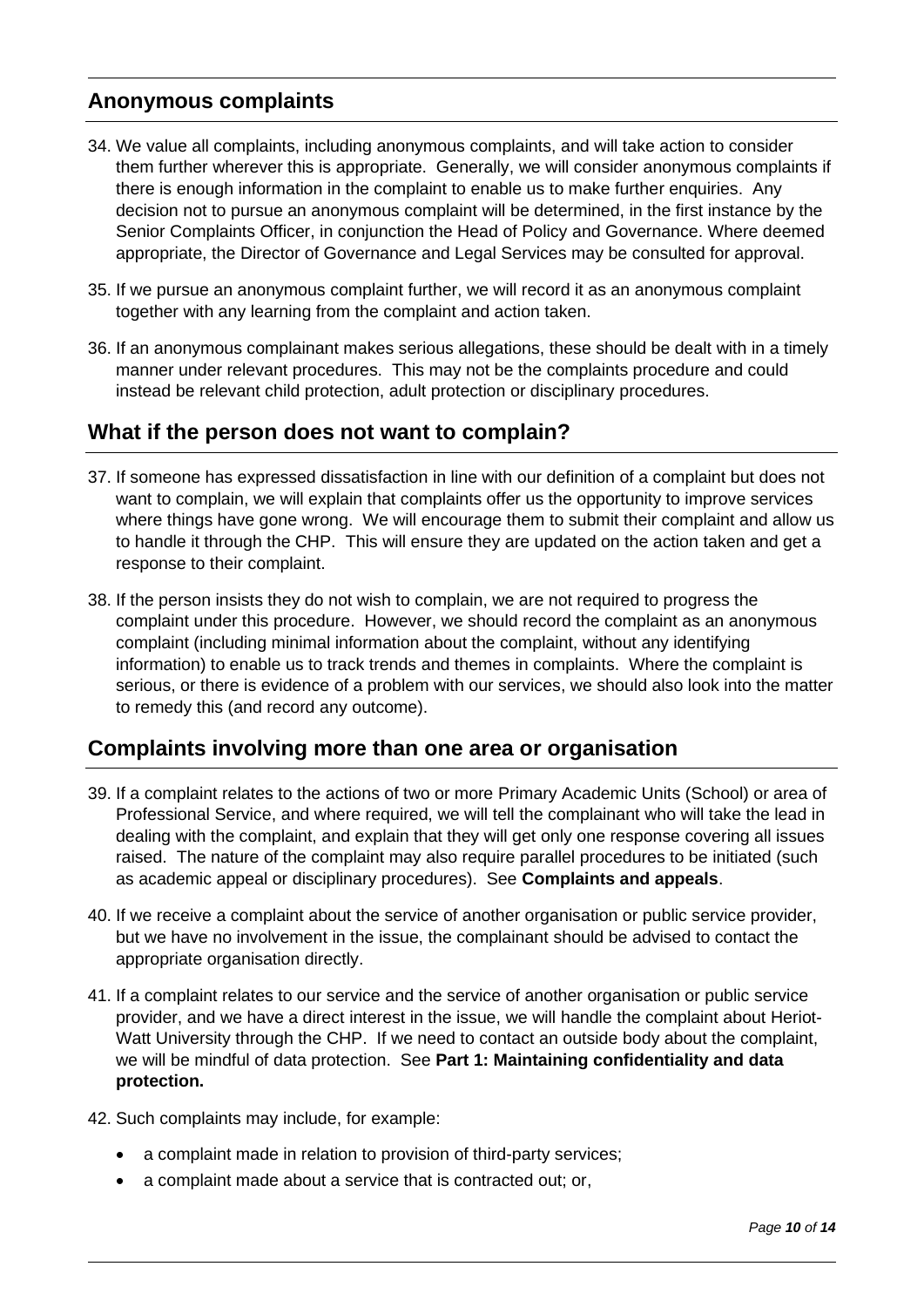• a complaint made to the institution about a student loan where the dissatisfaction relates to the service we have provided and the service the Student Awards Agency for Scotland has provided.

## <span id="page-10-0"></span>**Complaints about contracted services**

- 43. Where we use a contractor to deliver a service on our behalf we recognise that we remain responsible and accountable for ensuring that the services provided meet Heriot-Watt University's standards (including in relation to complaints). We will either do so by:
	- ensuring the contractor complies with this procedure; or
	- ensuring the contractor has their own procedure in place, which fully meets the standards in this procedure. At the end of the investigation stage of any such complaints the contractor must ensure that the complainant is signposted to the SPSO.
- 44. We will confirm that service users are clearly informed of the process and understand how to complain. We will also ensure that there is appropriate provision for information sharing and governance oversight where required.
- 45. Heriot-Watt University has discretion to investigate complaints about organisations contracted to deliver services on its behalf even where the procedure has normally been delegated.

## <span id="page-10-1"></span>**Complaints about senior staff**

- 46. Complaints about senior staff can be difficult to handle, as there may be a conflict of interest for the staff investigating the complaint. When serious complaints are raised against senior staff, it is particularly important that the investigation is conducted by an individual who is independent of the situation. We will ensure we have strong governance arrangements in place that set out clear procedures for handling such complaints.
- 47. In normal circumstances, the initial investigation will be undertaken by the University Complaints Office, in conjunction with the Head of Policy and Governance. Where deemed appropriate, the Head of Policy and Governance will consult with the Director of Human Resources or Director of Governance and Legal Services regarding the appropriate complaints handling officer.
- 48. If a complaint is received against a member of our University Executive or Global University Executive, the Secretary to the Court and University Secretary, or their nominee, will liaise with the Principal, or their nominee, regarding how the complaint will be handled. If the Secretary to the Court and University Secretary is the subject of a complaint then the complaint will be referred directly to the Principal, or their nominee. If the Principal is the subject of a complaint, consideration of how the complaint is handled will be undertaken by the Chair of the University Court, or their nominee.
- 49. The role of Secretary to the Court and University Secretary, with the involvement of the Director of Human Resources and consideration of appropriate legal advice, will be paramount in such complaints, except where not appropriate.

### <span id="page-10-2"></span>**Complaints and other processes**

50. Complaints can sometimes be confused (or overlap) with other processes, such as disciplinary or whistleblowing processes. Specific examples and guidance on how to handle these are below.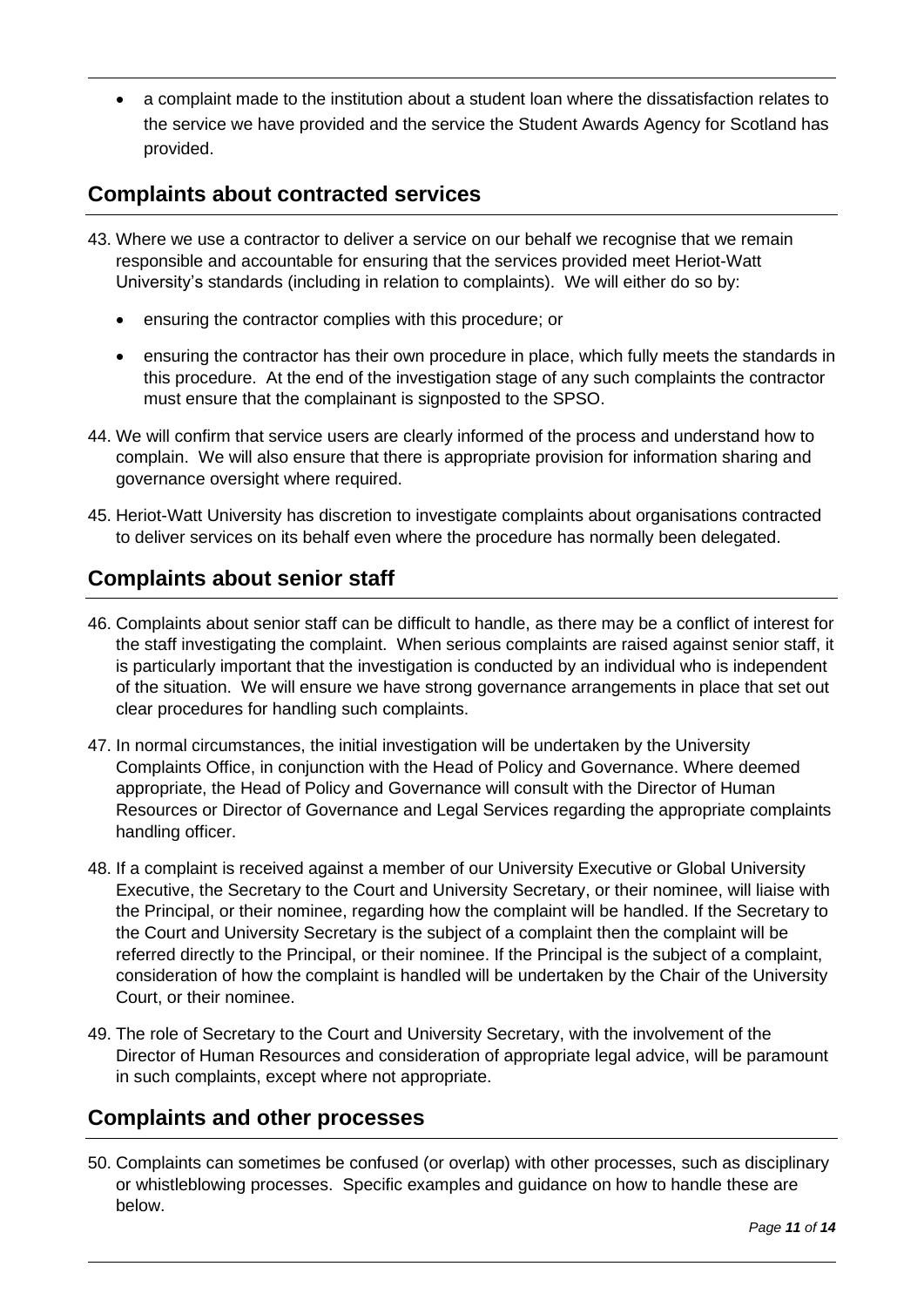#### <span id="page-11-0"></span>**Complaints and appeals**

- 51. In some cases, an issue may be raised as a complaint which should be considered under alternative arrangements (for example, an academic appeal or fitness to practise appeal), or vice versa. Complaints and appeals are handled under separate processes. It is not appropriate for the same issue to be considered under both procedures.
- 52. Where the complaint and appeal issues can be clearly distinguished, we will identify the points to be investigated as a complaint and progress those in line with this procedure. This will include confirming the points of complaint and outcomes sought. We will also identify and set out the issues of appeal.
- 53. In determining which process applies, we may need to clarify our approach with the complainant (for example, where the complainant is focussed solely on the appeal outcome they may not wish to also pursue a complaint). However, we will not normally ask the complainant to resubmit issues they have already raised (for example, to reframe part of their appeal as a complaint).
- 54. We may also decide to complete consideration under one procedure before considering residual issues under another procedure (for example, we may delay consideration of any complaint until the academic appeal has been concluded, or vice versa). This would normally only be appropriate where it is difficult to distinguish which issues should be dealt with under which procedure.
- 55. In all cases, we will explain to the student which issues have been considered under which process, and signpost them to the appropriate independent review.

#### <span id="page-11-1"></span>**Complaints and student conduct procedures**

56. A concern about the conduct of another student is not a complaint, and should be handled under the *Student Discipline and Misconduct Policies and Procedures***.** However, the person may wish to complain about how the University handled the situation. Where the complaint is about our service, we will consider it under the CHP.

#### <span id="page-11-2"></span>**Complaints and service requests**

- 57. If someone asks Heriot-Watt University to do something (for example, provide a service or deal with a problem), and this is the first time they have contacted us, this would normally be a routine service request and not a complaint.
- 58. Service requests can lead to complaints, if the request is not handled promptly or the person is then dissatisfied with how we provide the service.

#### <span id="page-11-3"></span>**Complaints and staff disciplinary or whistleblowing processes**

- 59. If the issues raised in a complaint overlap with issues raised under a staff disciplinary or whistleblowing process, we still need to respond to the complaint.
- 60. Our response must be careful not to share confidential information (such as anything about the whistleblowing or disciplinary procedures, or outcomes for individual staff members). It should focus on whether Heriot-Watt University failed to meet our service standards, where relevant, or expected standards and what we have done to improve things, in general terms.
- 61. Staff investigating such complaints will need to take extra care to ensure that: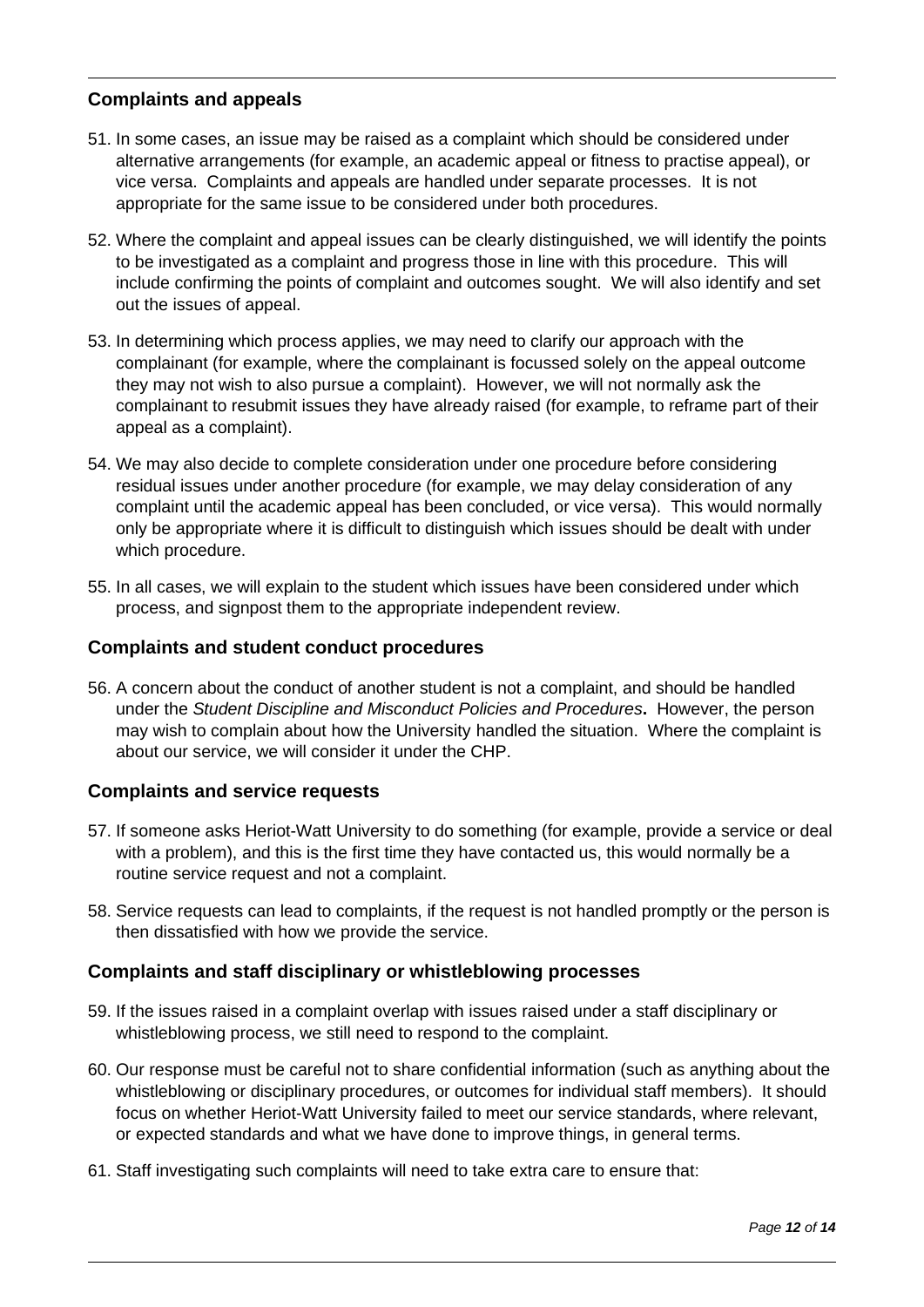- we comply with all requirements of the CHP in relation to the complaint (as well as meeting the requirements of the other processes)
- all complaint issues are addressed (sometimes issues can get missed if they are not also relevant to the overlapping process); and
- we keep records of the investigation that can be made available to the SPSO if required. This can problematic when the other process is confidential, because SPSO will normally require documentation of any correspondence and interviews to show how conclusions were reached. We will need to bear this in mind when planning any elements of the investigation that might overlap (for example, if staff are interviewed for the purposes of both the complaint and a disciplinary procedure, they should not be assured that any evidence given will be confidential, as it may be made available to the SPSO).
- 62. The SPSO's report [making complaints work for everyone](https://www.spso.org.uk/sites/spso/files/communications_material/Thematic_Reports/MakingComplaintsWorkForEveryoneFinalWeb.pdf) has more information on supporting staff who are the subject of complaints.

#### <span id="page-12-0"></span>**Contact from MPs, MSPs or Councillors**

63. All complaints from MPs, MSPs or Councillors on behalf of a complainant will be treated in the same manner as a complaint received from a third party; see **Complaints by (or about) a third party**.

#### <span id="page-12-1"></span>**Complaints and compensation claims**

64. Where someone is seeking financial compensation only, this is not a complaint. However, in some cases the person may want to complain about the matter leading to their financial claim, and they may seek additional outcomes, such as an apology or an explanation. Where appropriate, we may consider that matter as a complaint, but deal with the financial claim separately. It may be appropriate to extend the timeframes for responding to the complaint, to consider the financial claim first.

#### <span id="page-12-2"></span>**Complaints and legal action**

- 65. Where a complainant says that legal action is being actively pursued, this is not a complaint.
- 66. Where a complainant indicates that they are thinking about legal action, but have not yet commenced this, they should be informed that if they take such action, they should notify the Senior Complaints Officer and that the complaints process, in relation to the matters that will be considered through the legal process, will be closed. Any outstanding complaints must still be addressed through the CHP.
- 67. If an issue has been, or is being, considered by a court, we must not consider the same issue under the CHP.